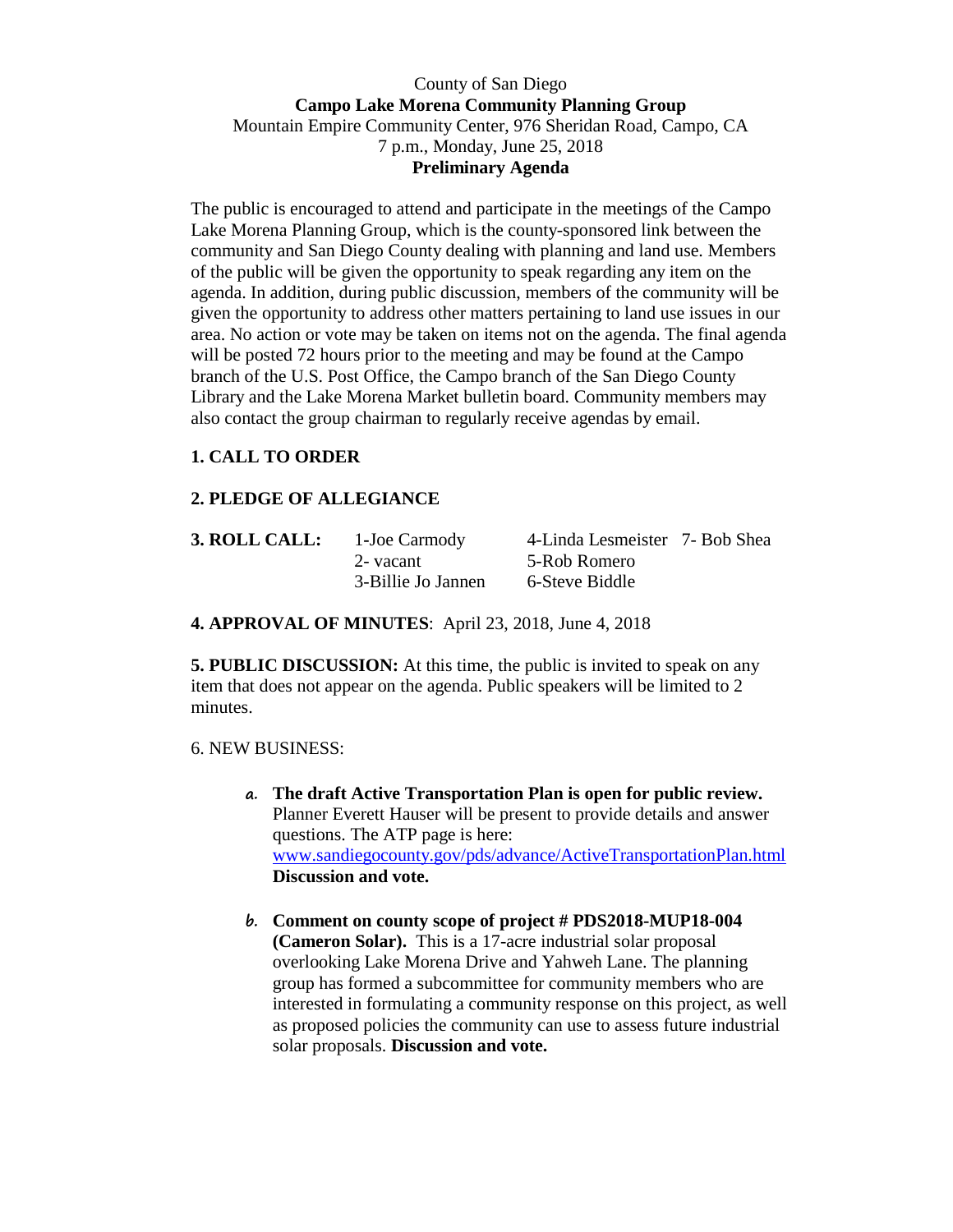#### **c. Bob Shea to present issues related to the Sunrise Powerlink grant program. Discussion and vote.**

### 7. OLD BUSINESS:

- *a*. **Review of applicants for Seat 2**. Review applicant to fill the seat for the remainder of the four-year term. The term expires at the end of 2018. **Discussion and vote.**
- *b.* **Standing Subcommittee reports**: Groundwater, Rob Romero; Sewer and Septic, Joe Carmody; Community Economic Impacts, Steve Biddle; Traffic and Public Safety, Bob Shea; Solar Projects Subcommittee, Joe Carmody and Rob Romero.
- *c.* **Chairman's report,** Billie Jo Jannen:

# **8. CORRESPONDENCE AND ANNOUNCEMENTS**

- a. **The Star Ranch vesting and landscape architecture maps** are available, both at meetings and by appointment with the CLMPG chairman. **The ranch was offered for sale in an announcement sent out in late November. The Back Country Land Trust and several co-investors are negotiating to buy it. The proposed plan is still in play and is part of the property offering, but will be abandoned if purchased by trust entities.**
- b. **Plans for the proposed 17-acre industrial solar proposal at 1827 Lake Morena Drive** are available, both at meetings and by appointment with the CLMPG chairman. At the request of the proponent, the project will be reviewed in three (or more) phases. This is the second. The planning group will do a final review when all documents and plans are finalized. **The subcommittee for solar projects is jointly chaired by members Joe Carmody and Rob Romero.**
- c. **From County Medical Services:** flyers for listening sessions on ambulance services planned in various areas throughout the county this month. **Forwarded to group.**
- d. **Notice that the Property Specific Requests General Plan Amendment/Rezone** will be heard at the Planning Commission on June 22, 9 a.m. The planning group has held multiple reviews of the remaining two local requests. Find additional information at: https://www.sandiegocounty.gov/content/sdc/pds/advance/PSR/PC.ht ml **Forwarded to group.**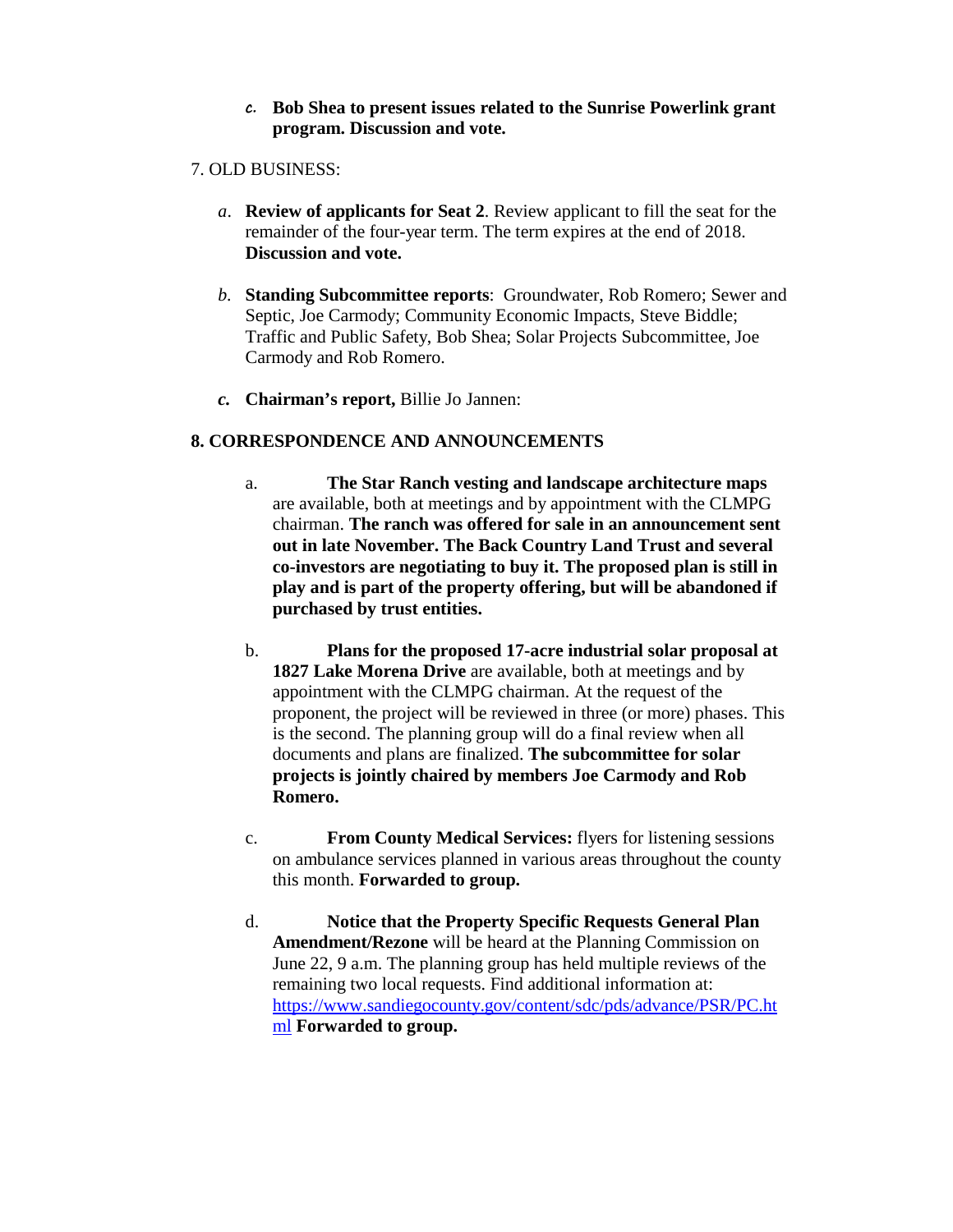e. **The draft Active Transportation Plan (ATP) for the unincorporated county communities is available for public review.** Active transportation plans identify goals, objectives, and actions to provide active transportation options to improve public health and convenience. The draft plan and supporting information are now available at:

www.sandiegocounty.gov/pds/advance/ActiveTransportationPlan.html **Forwarded to group and placed on agenda above.**

- f. **Letter to county from Twin Oaks Valley CPG on** Newland Sierra Housing project and violations of Multiple Species Conservation Program as detailed by state Fish and Wildlife. This is one of the projects that PDS wants to bundle and was sent out to all CPG chairmen in the county. **Forwarded to group.**
- g. **Package of documents and letters sent by Jamul Dulzura CPG detailing similar MSCP and F&W issues to those mentioned by Twin Oaks Valley**. This very large project is also proposed for bundling and would permanently change Jamul and Highway 94 by bringing in piped water and sewer service for high density, urban-style housing. **Forwarded to group.**
- **h. Request for input on scope of work on a Comparative Analysis of options to help the county achieve 90 percent renewable energy by 2030 and establish a framework for the county's Renewable Energy Program.** These goals were part of the climate action plan recently adopted by the BOS. Input may be sent to CAP@sdcounty.ca.gov. No planners will be presenting this project to the communities. Several chairmen, including me, have protested the continued exclusion of planning groups from direct consultation in CAP. **Forwarded to group.**
- **i. Notice on Park Lands Dedication Ordinance Update from Department of Parks and Recreation.** The update will be heard by BOS on June 27. Full update information is on the PLDO web page: http://www.sdparks.org/content/sdparks/en/AboutUs/Plans/pldo.html **Forwarded to group.**
- **j. Planning commission agenda and supporting documents for review of the ATT cell tower proposed for Lake Morena Village on June 22.** The final submission from staff does include the CLMPG recommendation that this project should include an emergency generator to ensure uninterrupted operation during power outages. We received only a hard copy of the report, but it can also be accessed here:

https://www.sandiegocounty.gov/content/sdc/pds/PC/sop/PCHearing\_s tream.html **Hard copy will be available at meeting.**